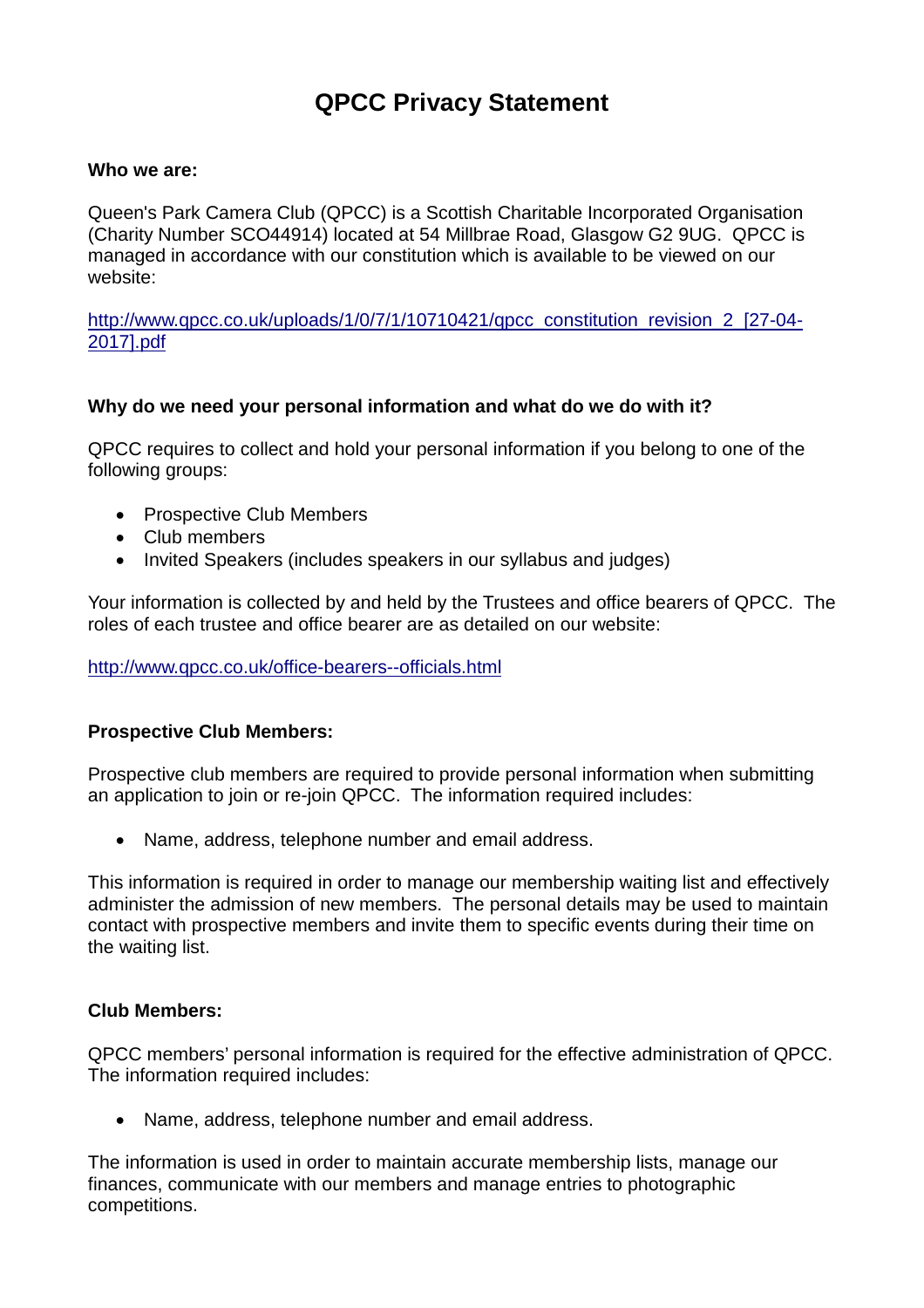# **Past Club Members**

Where a member does not renew subscription, his/her personal information will be deleted within one calendar month. Personal information relating to Gift Aid may be retained by the Treasurer in order to comply with financial regulations.

# **Invited Speakers (includes speakers in our syllabus and judges)**

In the case of invited speakers (includes speakers in our syllabus and judges) personal information required may include:

• Name, address, telephone number and email address.

This information is required and retained for the purposes of arrangement and confirmation of events in our syllabus.

Where an invited speaker requires fees to be paid directly to their bank account, banking details will be require to be collected and retained. Banking details will be deleted from the booking form as soon as the Treasurer has paid the speaker but may be retained by the Treasurer for the records.

# **Legal basis for using personal information:**

The processing of your personal information is undertaken in the legitimate interest of the organisation; specifically, QPCC's interest in the effective administration of the organisation for our members.

If you do not provide the required personal information it may not be possible to gain membership to QPCC or enjoy the full benefits of club membership. In the case of invited speakers, if the required information is not provided it may not be possible to include you within our syllabus of events.

# **Who do we share your information with?**

Where members participate in external photographic competitions via the club, such as SPF or GDPU, your personal information may be shared with the organising body if required as part of the submission criteria.

QPCC make use of "Google Groups" to distribute information to members and committee members. To make use of this facility, QPCC is required to share members' email addresses with Google. You can read more about this facility at: <https://groups.google.com/forum/#!overview>

As a club member you may request that you are not added to the Google Group. In this case it may not be possible to ensure that all club communication is distributed to you.

If you are a member who undertakes an office bearer role, you may have your contact details shared with relevant bodies such as the GDPU and SPF.

If you are a member who is a trustee, office bearer, committee member or convener, your